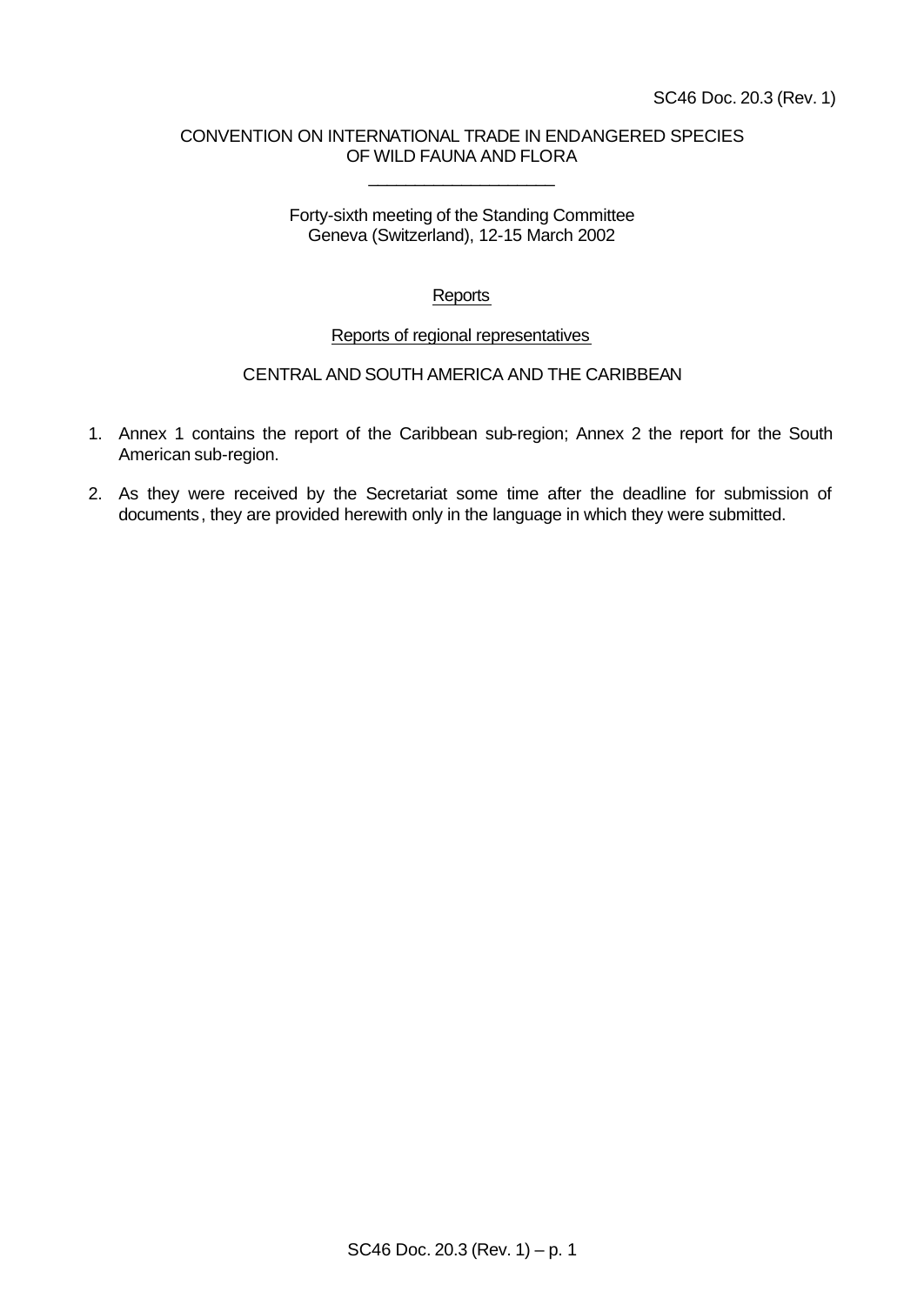SC46 Doc. 20.3 (Rev. 1) – p. 2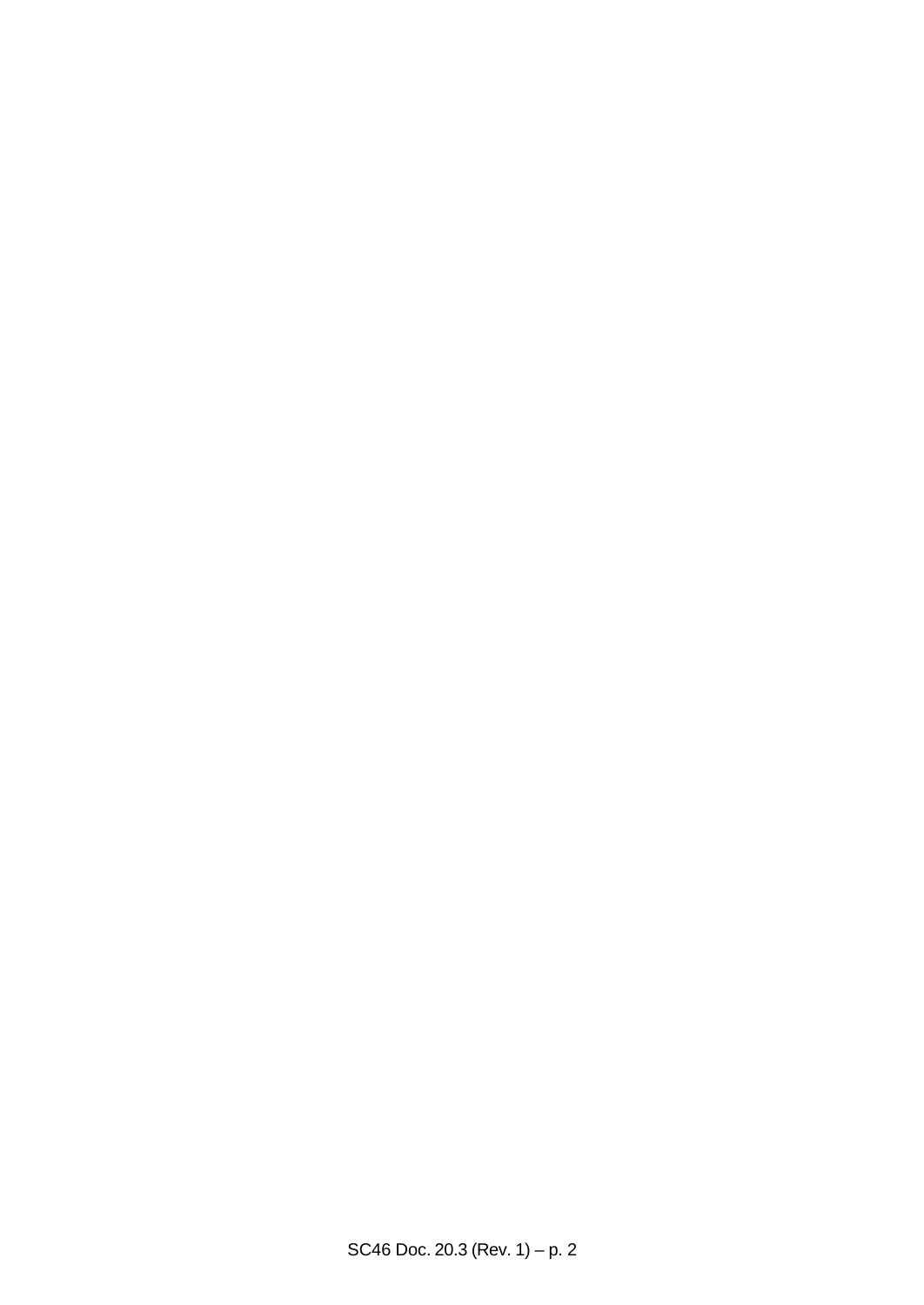## REPORT BY SAINT LUCIA CITES MANAGEMENT AUTHORITY, REGIONAL REPRESENTATIVE FOR THE CARIBBEAN SUBREGION

# CITES issues in the Caribbean Sub-region

## **Overview**

The Caribbean sub-region comprises various island states ranging in size and in the level of trade in CITES listed species. Despite this, many sub-regional Parties share similar constraints: technological, technical, scientific and economic.

# Legislation

Some progress has been made by several sub-regional Parties in terms of meeting the requirements of Conf 11.19 which requires progress in the implementation of CITES legislation. Barbados has had legislation drafted by their Solicitor General's Chambers, consequent to full consultation with stakeholders. The Barbados management authority submitted a copy of the Barbados draft legislation to the Secretariat.

The Saint Lucia management authority established an inter-agency group of experts to review existing national legislation in light of the CITES model law. Subsequently the relevant legislation and the model law were submitted to the Attorney General's Chambers. A request was also made to the Secretariat for assistance to facilitate this process in the shortest possible timeframe, and a CITES legislative mission to Saint Lucia was undertaken in late January, 2002. This proved to be a highly effective means of making substantial progress in finalising draft legislation in a short space of time. It may be prudent to consider a similar undertaking for sub-regional countries requesting legislative assistance.

Cuba is presently undertaking a review of its existing CITES legislation to identify areas for improvement, despite its legislation being seen as adequate by the Secretariat. Cuba has indicated its commitment to assist Parties of the sub-region in the development of national CITES legislation.

#### Trade Database Development

Barbados has successfully created a database for the easy compilation of trade statistics for CITES listed species, allowing for more timely preparation of its Annual Report. The new database allows for tracking the import/export of specimens and identification of agencies/individuals involved in such trade.

#### Management of the Hawksbill Turtle

Several sub-regional Parties (Barbados, Bahamas, Saint Lucia, Cuba, Dominican Republic, Jamaica, St. Kitts and Nevis, St Vincent and the Grenadines, Trinidad and Tobago) participated in the First Hawksbill Range State Dialogue, held in Mexico in May, 2001. A subcommittee created to devise protocols for regional monitoring of Hawksbills comprises Barbados, Cuba and Bermuda from the sub-region, in addition to the USA, Puerto Rico and Mexico. The sub-committee has been actively working via the media of teleconferencing. Countries continue to pledge their support for the dialogue as an important mechanism for discussing areas and mechanisms for shared responsibility in terms of assessment and management of the species.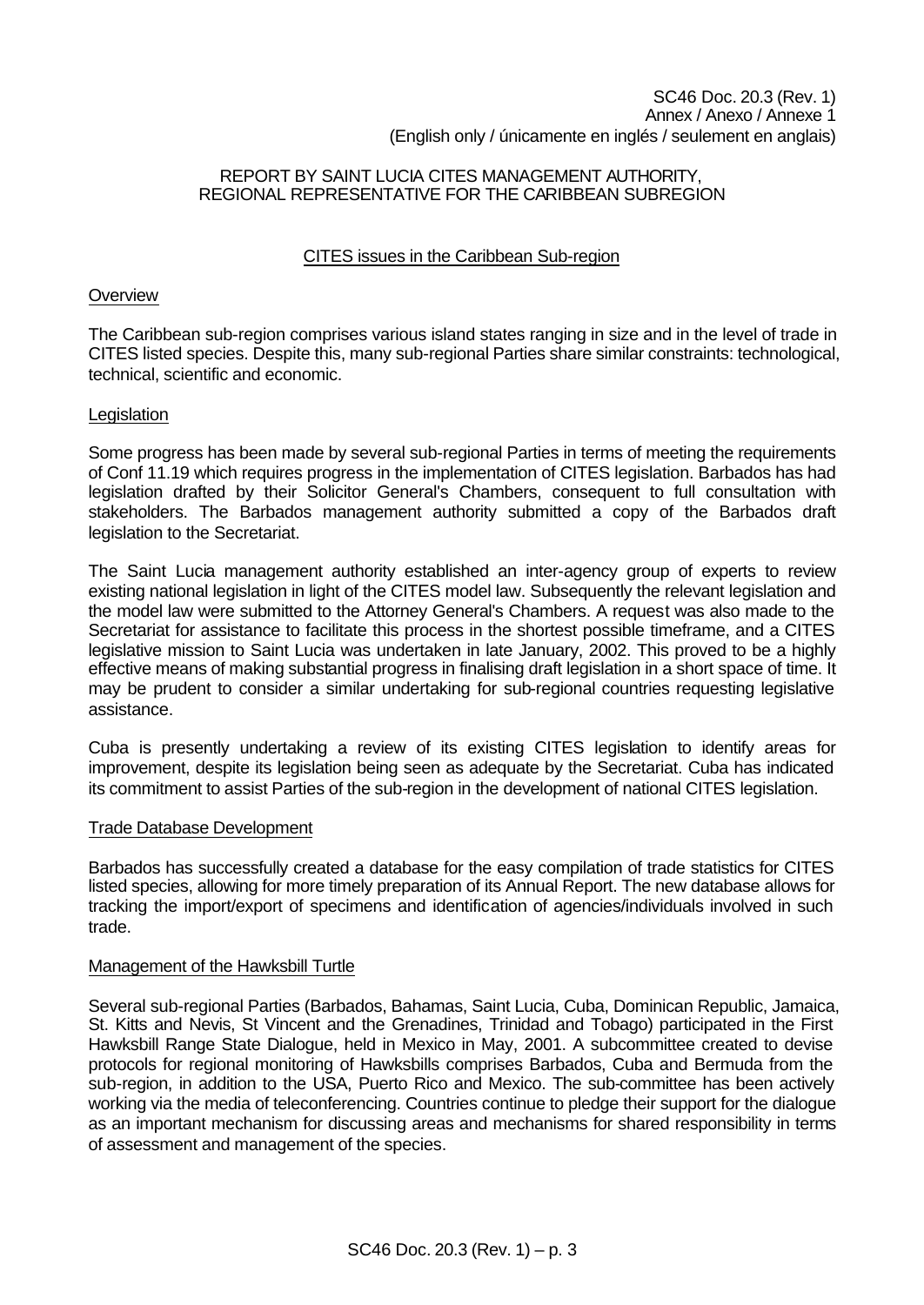## Trade Control/Enforcement

The Grenada management authority and its scientific authorities have taken measures to improve the administration of CITES permits for listed species. Saint Lucia has taken steps to improve communication and facilitate joint CITES administration among the scientific authorities (Fisheries and Forestry Departments) and relevant enforcement agencies (customs, police and quarantine).

Jamaica continues to address the problem of illegal poaching and has recently arrested two Honduran vessels illegally fishing for conch in Jamaica's national waters. Jamaica urges that all Parties trading in Queen Conch be required to establish and maintain export quotas for Queen Conch, based on sound scientific assessment. Quotas would assist in the regulation of both extractive and trade activities for this species.

#### Training and Awareness

The Grenada management authority provided CITES training packages to agencies/officers represented on an in-house CITES committee, in an effort to improve awareness and facilitate provision of training to respective agency officers. Grenada is also developing a CITES sensitisation package for its national Sustainable Development Council to be presented in January 2002. Grenada is seeking assistance from Parties and the Secretariat for holding a national consultation on CITES in an effort to increase national awareness and support for the protection of flora and fauna and highlight the importance of CITES legislation as a central component in facilitating such conservation for listed species.

The Saint Lucia management authority submitted a CITES training/awareness package to key regulatory agencies (e.g., customs, trade). Arrangements are being made to integrate training in CITES issues into the standard training programme for new customs and marine police officers. Additionally, refresher courses will be held for existing enforcement officers within such agencies. This training is to be initiated before the end of 2002.

Based on its new CITES legislation, Jamaica conducted training sessions for local customs officers in an effort to enhance their ability to conduct enforcement of CITES. Two buyer-beware posters have been designed, one highlighting CITES restricted imports and the other CITES restricted exports.

Grenada has identified the need for assistance in the development of CITES awareness materials and programmes. Any assistance from Parties or the Secretariat to achieve progress in this area would be welcomed.

#### Convention Administration

Grenada operates an in-house CITES committee within the Forestry and National Park Department. The Grenada management authority has integrated CITES activities into the annual work plans of the Forestry and National Park Department. Improved administration of the Convention and the development of legislation have been given high priority during 2002. The development of CITES legislation has been incorporated into a broader Forestry legislative review already in progress. Technical assistance is being sought from the CITES Secretariat to guide this process.

The Saint Lucia management authority has established a national CITES coordinating committee comprising officials from fisheries, agriculture quarantine (veterinary and crops), forestry, customs and trade. This committee will allow for collaborative administration of the Convention, as well as improved communication among key agencies. This initiative will also enhance administration of the various resolutions and decisions of the Convention. Additionally, the Ministry of Agriculture, Forestry and Fisheries is presently setting up a Conventions Committee to maximise synergies in administrating related environmental conventions including CITES, Biodiversity and Ramsar.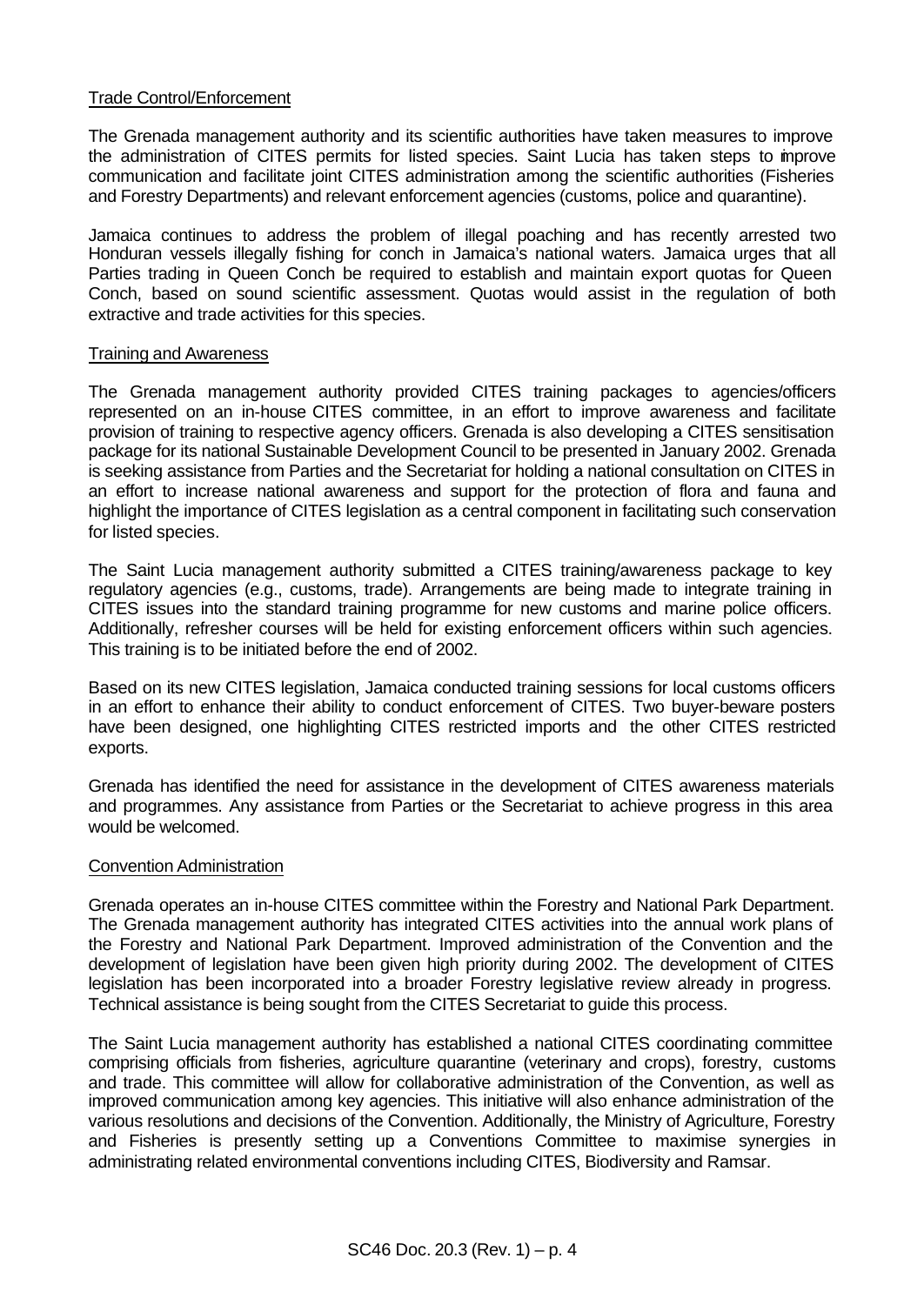## *Strombus Gigas*

The Saint Lucia management authority prepared and submitted to the Secretariat a national response to the primary recommendations concerning Queen Conch *(Strombus gigas)* in the context of Resolution Conf. 8.9. Additionally, the Fisheries Department circulated notices alerting national enforcement agencies of the trade restrictions presently in place for conch. There are indications that, like in Saint Lucia, many fisheries management authorities were insufficiently aware of the sanctions in place since 1999 restricting their trade in conch and the relevant information being sought by Resolution Conf. 8.9. Saint Lucia, in its contact with affected Parties, has urged that they address the present situation by providing relevant information with regard to their conch management system, national legislation and enforcement, trade controls, and any relevant resource assessments.

Sub-regional Parties remain committed to ensuring sustainable use of conch resources and regional collaboration in managing this important resource. In this respect, a number of sub-regional Parties (Jamaica, St. Lucia, Dominican Republic, Antigua and Barbuda, St. Kitts and Nevis, Bahamas, Dominica, St. Vincent and the Grenadines and Cuba) participated in the Second International Queen Conch Conference held in the Dominican Republic in July, 2001. The Conference reaffirmed its commitment to strengthening data collection and enforcement systems within range states and pledged to hold a second stock assessment workshop during 2002. Countries were encouraged to foster harmonised management systems such as that in operation among Belize, Guatemala, Hondurus and Mexico. Additionally the Conference encouraged the CITES Secretariat to remain actively involved in the Queen Conch Initiative.

An important regional concern is the need for an exemption under CITES for individual conch shells purchased as souvenirs and transported to home countries by tourists. The shells are available as a by-product of local fisheries and although Parties continue to administer CITES permits to such clients, it proves challenging since in most cases, as this form of trade is very dispersed and smallscale in nature. An exemption is sought to allow individuals to travel with no more than one shell each, which should still meet the legal requirements of the country of origin in terms of shell size and lip thickness.

# Priority Needs

Sub-regional Parties have identified an urgent need for specialised training to enable CITES administrative officers (scientific authorities and enforcement agencies) in effectively executing their duties. Skills development in species identification, species labelling, legislative review, effective trade control, database administration, and the development of linkages with international authorities and agencies have been noted as priorities. Assistance from Parties and the Secretariat is being sought for meeting such needs. Trinidad and Tobago has indicated an interest in assisting in the hosting of a regional training course.

As sub-regional representative, Saint Lucia was able to obtain updated contact addresses for CITES focal points for the various Parties of the sub-region. However, regular feedback still seems to be limited and there is still a need to improve communication among Parties of the sub-region. The situation may reflect limitations being faced by some of the smaller Parties, as CITES activities in many cases have to be undertaken by technical and/or public officers for whom the Convention forms only part of their portfolio. There is need to identify and implement measures to better facilitate administer/implement CITES within small States that are Party to the Convention, where manpower and finance tend to be particularly limited. Procedural manuals and education/awareness kits could be developed by the Secretariat and distributed electronically. These could then be modified in-house at the country level to suit the local circumstance. Such tools should facilitate more active implementation of various components of the Convention.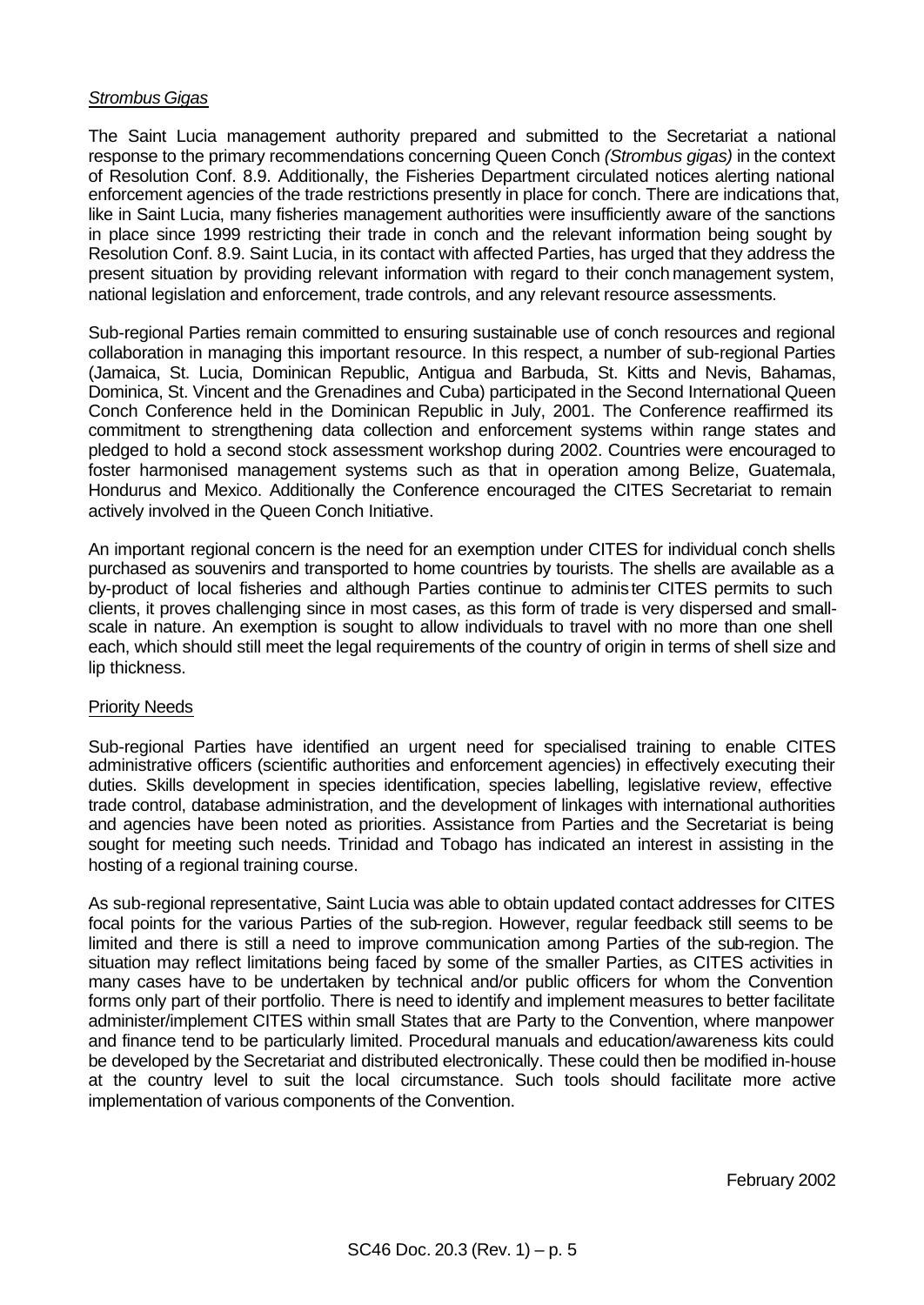SC46 Doc. 20.3 (Rev. 1) Annex / Anexo / Annexe 2 (Spanish only / únicamente en español /seulement en espagnol)





# **INFORME REGIONAL REFERENTE A SUDAMÉRICA DE LA REPRESENTACIÓN REGIONAL DE AMÉRICA CENTRAL, DEL SUR Y EL CARIBE, EN EL COMITÉ PERMANENTE DE LA CONVENCIÓN SOBRE COMERCIO INTERNACIONAL DE ESPECIES AMENAZADAS DE FAUNA Y FLORA SILVESTRES (C.I.T.E.S.)**

# **PREPARADO POR: LCDO. SERGIO LASSO B. UNIDAD DE VIDA SILVESTRE Y ECOSISTEMAS FRÁGILES MINISTERIO DEL AMBIENTE REPÚBLICA DEL ECUADOR**

# **DOCUMENTO PRESENTADO EN LA 46ª. REUNIÓN DEL COMITÉ PERMANENTE DE LA C.I.T.E.S. GINEBRA, 12 - 15 DE MARZO DE 2002**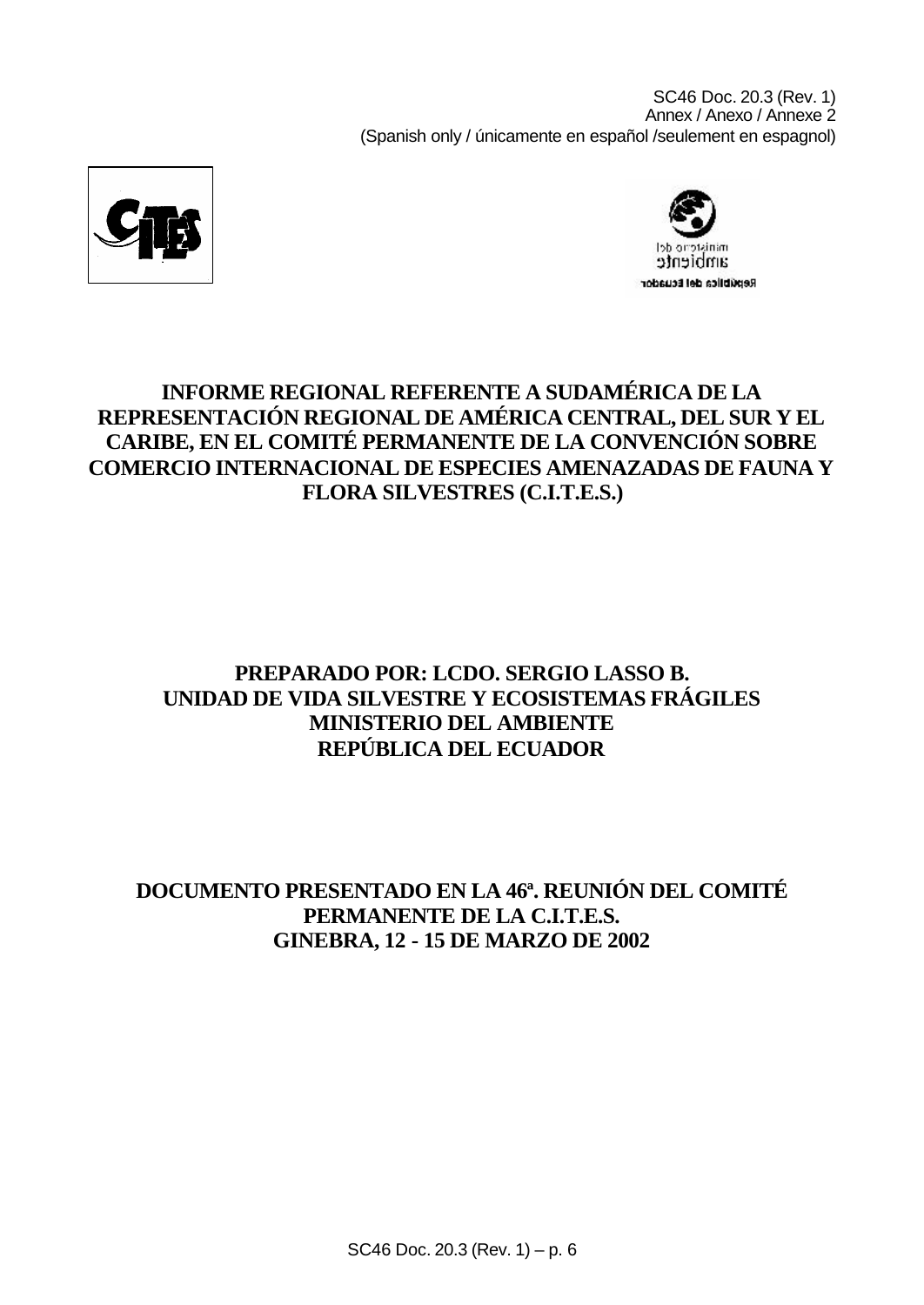**1.** En comunicación de junio de 2001 se solicitó a Perú que comunique a la Secretaría la información correspondiente a los cupos anuales de exportación, en caso de que se prevea realizar alguna exportación durante el año 2001, de las especies *Pecari tajacu* y *Tayassu pecari*, en el contexto del examen de comercio significativo de especimenes de especies del Apéndice II. Como respuesta a este requerimiento, Perú remitió a la Representación Regional, un documento donde se daba cuenta de las especies y los cupos de exportación para el año 2001 de fauna silvestre listada en el Apéndice II, información que a la vez fue enviada a la Secretaría el 24 de julio de 2001.

**2.** El 5 de julio de 2001 se remitió una comunicación a la Autoridad Administrativa CITES de Guyana, solicitando información relacionada con el sistema de manejo de los Psittaciformes en este país, así como detalles sobre el respectivo proceso de examen de este sistema en el terreno. Se recibió respuesta a este requerimiento el 28 de agosto, en la cual se señalaba la lista de especies de este grupo taxonómico exportados desde Guyana, mediante un mecanismo de cuotas aprobadas anualmente por la Secretaría. Se menciona al *Species Protection Regulations Act*, vigente desde septiembre de 1999, que contempla todos los aspectos del comercio de vida silvestre en Guyana. Se han establecido eventos de capacitación para sensibilizar a los tramperos, intermediarios, transportistas, etc., respecto a la manipulación y cuidado de la fauna silvestre. Se ha realizado una investigación sobre estas aves, y actualmente se está llevando a cabo otra investigación sobre la mayor parte de los mamíferos, aves y reptiles de este país.

**3.** Igualmente, el 5 de julio de 2001, se envió una comunicación a la Autoridad Administrativa de Suriname, solicitando información relacionada con el sistema de manejo de los Dendrobatidae en este país, sin recibir respuesta a este pedido.

**4.** Con fecha 24 de julio de 2001, se envió una comunicación al Secretario General de la Comunidad Andina de Naciones (C.A.N.), poniéndole en su conocimiento el texto de la enmienda de Gaborone, que contempla la adhesión a la C.I.T.E.S. de organizaciones de integración económica regional, como es el caso de la C.A.N. La respuesta de la Secretaría de la C.A.N. fue que, debido a que la enmienda de Gaborone aún no ha sido ratificada por el número requerido de países para que entre en vigencia, no podría realizarse la adhesión de la C.A.N. a la C.I.T.E.S. Este asunto, adicionalmente, se trató en el orden del día de la VII Reunión del Comité Andino de Autoridades Ambientales, realizada en Colombia el 28 de septiembre de 2001.

**5.** Se circuló en el mes de agosto de 2001 una copia de la segunda versión del Plan Andino C.I.T.E.S., a las Autoridades Administrativas de los Países de la C.A.N., así como a la oficina de TRAFFIC Sudamérica, a la Secretaría de la C.A.N. y la Secretaría de la C.I.T.E.S. (Juan Carlos Vásquez), recibiéndose comentarios de Bolivia, Perú y la Secretaría de la C.A.N., en base de los cuales se ha elaborado una tercera versión que estaría lista para el correspondiente proceso de levantamiento de fondos, en coordinación entre el Representante Regional Sudamericano y la Secretaría de la C.I.T.E.S.

**6.** Se ha preparado un convenio de cooperación entre TRAFFIC Sudamérica y el Ministerio del Ambiente del Ecuador, en su calidad de Representante Regional Sudamericano en el Comité Permanente, el mismo que eventualmente se suscribirá en marzo del año en curso, y que tiene los siguientes objetivos de carácter regional:

- TRAFFIC coadyuvará en el establecimiento de una Red Nacional de Información sobre Tráfico de Vida Silvestre en el Ecuador, replicando el modelo desarrollado en Brasil por la organización RENCTAS, mediante un acuerdo con la misma y con el Ministerio del Ambiente
- TRAFFIC analizará y hará las recomendaciones correspondientes al Ministerio, de los documentos de trabajo de las reuniones del Comité Permanente y de las reuniones regionales de América Central, del Sur y el Caribe. El trabajo de análisis de TRAFFIC con relación a los documentos del Comité Permanente se limitará a aquellos de relevancia para la conservación o aquellos de importancia para el futuro de la C.I.T.E.S.

**7.** Enrique Forero, Representante Regional en el Comité de Flora, está preparando un directorio regional de todos los especialistas *de América Central, del Sur y el Caribe*, en los grupos taxonómicos de las plantas que constan en los apéndices de la C.I.T.E.S.

**8.** En Bolivia, con el objeto de mejorar los controles aduaneros, se ha incorporado la clasificación de las partidas arancelarias para especimenes y productos provenientes de la fauna y flora silvestres en el Reglamento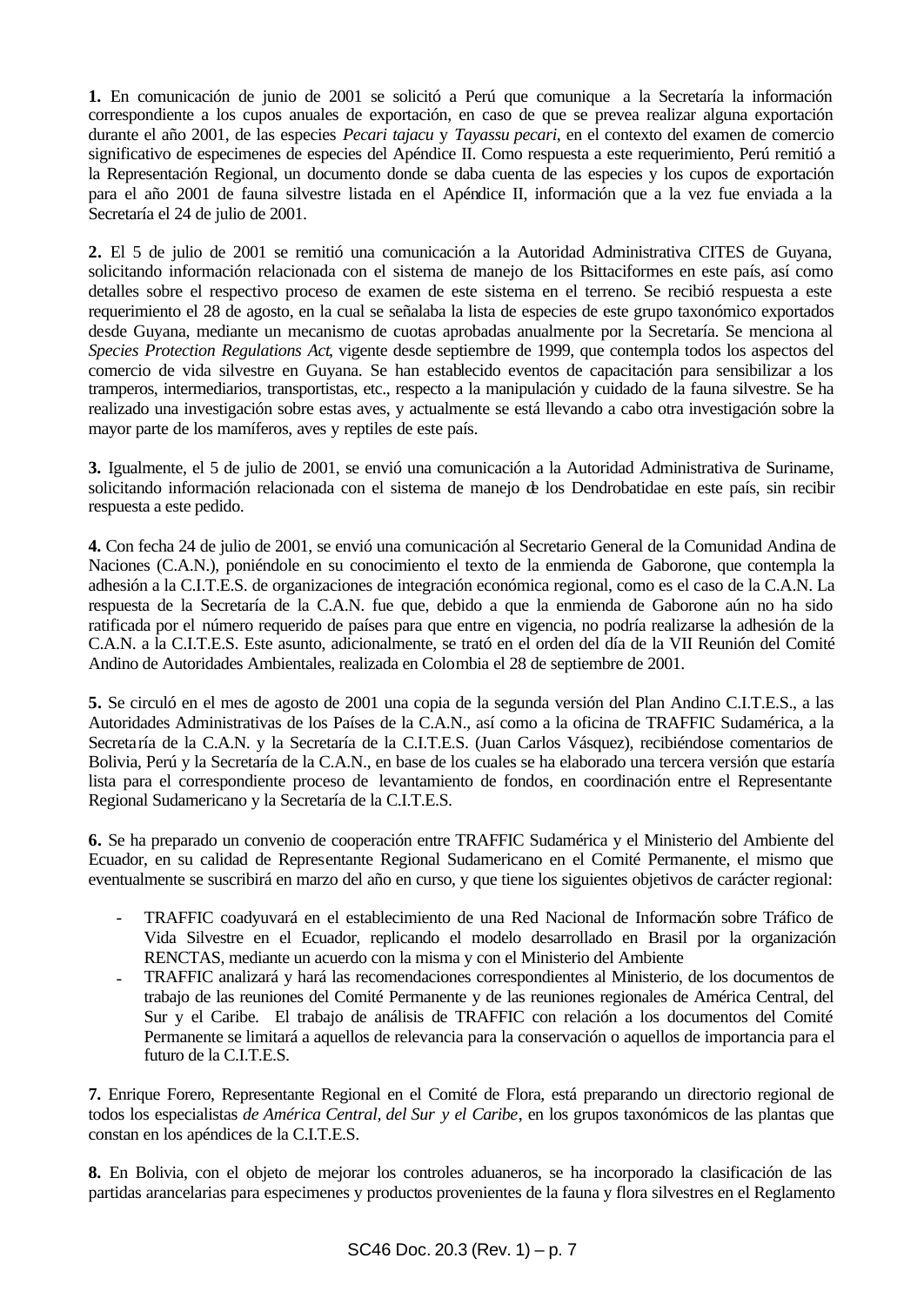de la Ley General Aduanera. En este mismo país, se han elaborado tres manuales de identificación de especies C.I.T.E.S. dirigidos a los organismos que efectúan control y fiscalización.

**9.** El reglamento boliviano para la conservación y el aprovechamiento sostenible de Caiman yacare, promulgado el 9 de marzo de 2000, pone en vigencia los procedimientos para la utilización de esta especie; este documento ha incorporado el cumplimiento de la C.I.T.E.S. Igualmente, se ha promulgado en Bolivia el Reglamento Nacional para Zoológicos, el 17 de marzo de 2000, que tiene por objeto regular la custodia y tenencia de los animales silvestres y el establecimiento de las condiciones que deben reunir los zoológicos para mantener animales en cautiverio, dentro del principio de conservación de la diversidad biológica y la aplicación de acuerdos y convenios internacionales como la C.I.T.E.S.

**10.** Bolivia ha iniciado un programa de capacitación sobre la aplicación de la C.I.T.E.S., dirigido a las autoridades involucradas en la implementación de esta Convención, realizándose en el transcurso del último año dos talleres de capacitación a funcionarios de las instituciones gubernamentales que realizan control y fiscalización de fauna y flora silvestres. Además, se ha promulgado la Resolución Ministerial N° 013/01, que establece los procedimientos para la emisión de los certificados de origen C.I.T.E.S. para la exportación de madera aserrada y láminas de chapa de madera.

**11.** Del 3 al 5 de octubre de 2001, se llevó a cabo la reunión del grupo de trabajo sobre la caoba, en la ciudad de Santa Cruz de la Sierra, Bolivia, en la que participaron representantes de todos los países del área de distribución de la especie, y de los principales países importadores, así como funcionarios de la Secretaría de la C.I.T.E.S., TRAFFIC, UICN, ITTO, FAO y Conservación Internacional. Esta reunión permitió un nivel de intercambio de información positivo entre algunas Autoridades Administrativas y Científicas de los países del área de distribución de la caoba, y ha facilitado la coordinación entre los países productores y consumidores.

**12.** Entre el 26 y el 28 de marzo del año en curso, se celebrará en Bolivia la XXI Reunión de la Comisión Técnico-Administradora del Convenio de la Vicuña, en la cual muy probablemente se adopten resoluciones sobre la transferencia de poblaciones chilenas, argentinas y bolivianas de la vicuña, del Apéndice I al Apéndice II de la C.I.T.E.S.

**13.** En la 11ª. Reunión de la Conferencia de las Partes (CoP) de la C.I.T.E.S., realizada en Nairobi, Kenya, en Abril del año 2000, las delegaciones presentes, adoptaron por unanimidad y sin ningún tipo de observación, la propuesta presentada por Argentina de incluir a su población de la especie Araucaria araucana en el Apéndice I de esta Convención, en el pleno entendimiento de que dicha población era la única cuya inclusión en el mencionado Apéndice faltaba por hacerse.

Fue así como la CoP decidió aprobar esta propuesta, y consecuentemente la Secretaría la transmitió oficialmente a las Partes más tarde. Sin embargo, posteriormente, Suiza llama la atención de la Secretaría, planteando la cuestión de si las "poblaciones" de esta especie en otros países (particularmente Suiza) resultaban incluidas en el Apéndice I por esta Decisión.

Cabe subrayar que el área de distribución natural de la especie se circunscribe a Chile y Argentina. La población chilena ya estaba incluida en el Apéndice I. En base de la observación de Suiza, la Secretaría interpretó que la enmienda adoptada por unanimidad por la Conferencia de las Partes, excluía a las "poblaciones" de la especie fuera de su área natural de distribución, y así lo notificó a las Partes.

Debido a que una Decisión de la CoP solo puede ser modificada por otra Decisión de la CoP, Argentina ha solicitado a la Secretaría, que someta su propuesta original a las Partes, para que mediante el procedimiento de votación por correspondencia, se ratifiquen en la Decisión adoptada en Nairobi (Abril, 2000), durante la XI CoP, en el entendido que dicha propuesta abarca a las poblaciones naturales de la especie y a las introducidas en otros países. Se alienta a las Partes de la Región a que ratifiquen su apoyo a la propuesta de Argentina.

**14.** Colombia ha participado como representante regional, por pedido de Ecuador y en acuerdo con Panamá y Santa Lucía, en un grupo de trabajo del Comité Permanente establecido para tratar acerca del comercio de muestras no duraderas destinadas a la investigación, cuyos resultados constan en el documento SC46 Doc. 12, a ser considerado en la 46ª. Reunión del Comité Permanente (ver página WEB de la C.I.T.E.S.).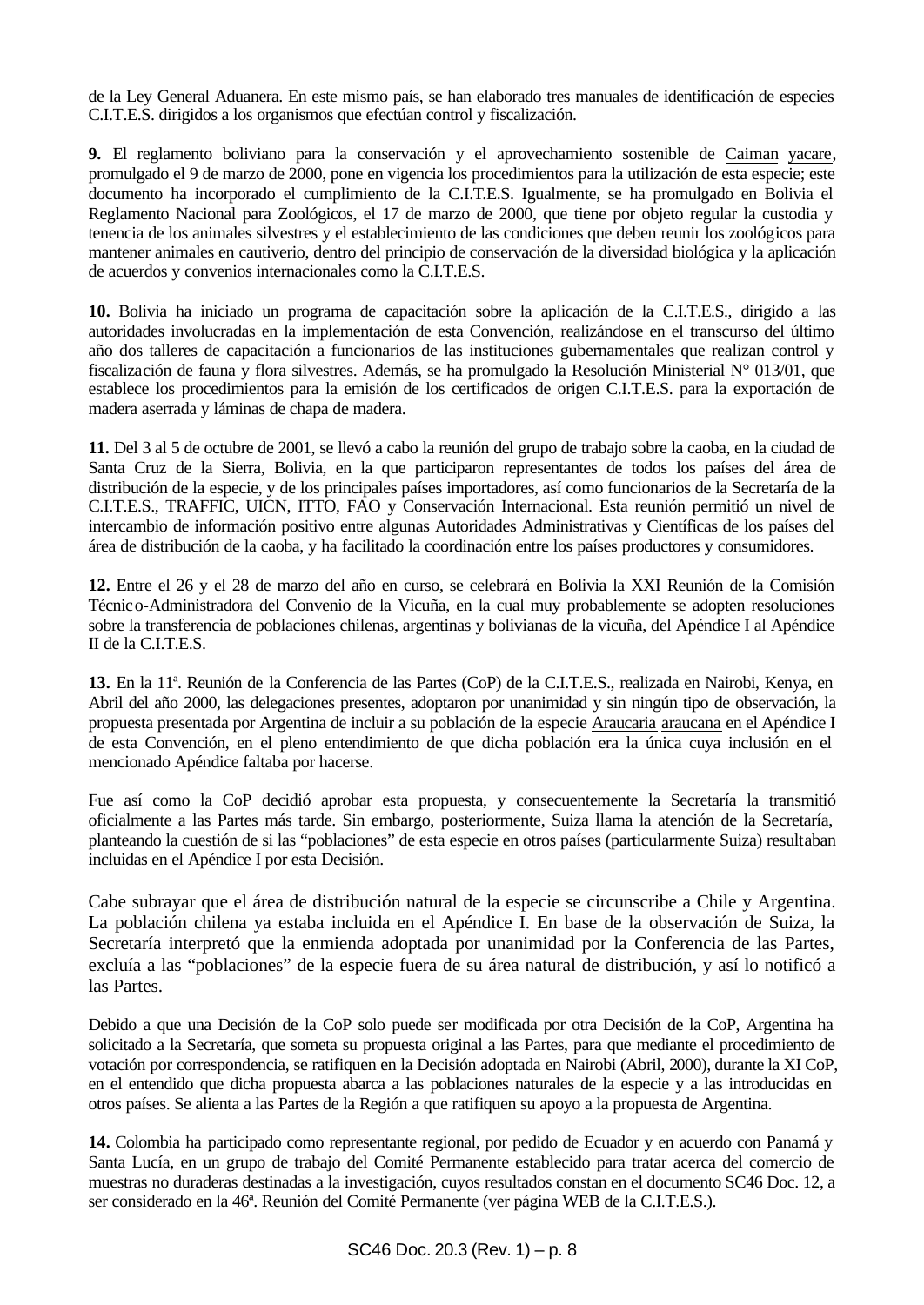**15**. Por otro lado, la Autoridad Administrativa y las Autoridades Científicas de Colombia, han realizado una revisión detallada de los criterios de enmienda a los Apéndices, mediante la celebración de dos talleres de discusión, con el fin de emitir los comentarios respectivos frente a la propuesta correspondiente, la cual debe ser finalmente aprobada en la próxima reunión de la Conferencia de las Partes.

**16.** Colombia ha procedido a la inclusión de la Caoba (*Swietenia macrophylla*) y del Cedro (*Cedrela odorata*) en el Apéndice III, el 29 de octubre de 2001. Además ha organizado dos talleres de difusión y capacitación a las Autoridades Ambientales Regionales y entidades de control, como Aduana, Policía, Fiscalía, entre otros, con miras a la adecuada implementación del Apéndice III en el país.

**17.** Colombia participó en la Primera Reunión de Diálogo C.I.T.E.S. de los Estados del área de distribución de la Tortuga Carey (*Eretmochelys imbricata*), con el fin de abordar el estado de conocimiento en torno a la especie, detectar vacíos de información y procurar la formulación de un Plan Regional de ordenación para la especie. En esta misma línea, realizó un curso-taller para la concertación del Programa Nacional para la conservación de las tortugas marinas y continentales en Colombia, con miras a priorizar las acciones de conservación y control en torno a estas especies, con especial énfasis en la Tortuga Carey (*Eretmochelys imbricata*) para responder a las necesidades de información definidas en la primera reunión de diálogo C.I.T.E.S. sobre esta especie en la región del Gran Caribe.

**18.** En Colombia se ha suscrito Convenios entre el Ministerio del Medio Ambiente, el INVEMAR, el Instituto SINCHI y el Jardín Botánico de Medellín, para la elaboración de manuales de identificación sobre especies sujetas a comercio internacional, particularmente corales, dicksoniáceas, cyatheáceas y algunas maderas objeto de comercio. Asimismo, ha celebrado un Convenio con la Secretaría de la C.I.T.E.S., para que ésta brinde el apoyo financiero necesario para la publicación de las Memorias del V Congreso Internacional de Fauna Silvestre de la Amazonía y Latinoamérica.

**19.** Ecuador participó en un grupo de trabajo del Comité Permanente para definir las acciones con alta prioridad y cuya ejecución requiere la consecución de fondos externos al Fondo Fiduciario de la C.I.T.E.S., seleccionando de todas aquellas acciones establecidas en las Resoluciones vigentes, las Decisiones y el Programa de Actuación de la Convención, con el fin de que el Comité Permanente en su 46ª. Reunión a realizarse en marzo del año en curso, oriente a la Secretaría sobre sus prioridades de trabajo.

Aquí cabe destacar una observación que se hizo a la Secretaría de la C.I.T.E.S., acerca de los avances en la búsqueda de fondos para celebrar una reunión regional de América del Sur, América Central y el Caribe, antes de noviembre del año en curso, según lo establece la Decisión 11.170; ante lo cual la Secretaría manifestó que aún no había preparado el documento de proyecto para el levantamiento de los fondos respectivos. Ante esta situación se ha solicitado a la Secretaría que proceda a la elaboración del mencionado documento de proyecto para el levantamiento de fondos, y que se remita una copia al Representante Regional, y de esta manera incrementar las probabilidades de consecución de los recursos económicos requeridos para llevar a cabo la referida reunión regional.

Adicionalmente, en el grupo de trabajo, se elaboraron lineamientos estratégicos para la ejecución de algunas acciones a cargo del Comité Permanente, establecidas en el Programa de Actuación de la Convención. Complementariamente se hizo un análisis de los treinta y nueve puntos de acción del Programa de Actuación de la Convención, con el fin de evaluar cuáles se habían ejecutado y si la asignación de responsables de su ejecución era la más apropiada.

**20.** Se va a realizar un taller sobre fortalecimiento de capacidades para Autoridades Científicas de los países de Latinoamérica, que tendrá lugar en Nicaragua, en abril o mayo del año en curso.

**21.** TRAFFIC América del Sur ha firmado un memorando de entendimiento con la Secretaría de la C.I.T.E.S. el 15 de noviembre de 2001, cuyo objeto es explorar en la Sub-región la experiencia acumulada en la implementación del Apéndice II, y los pasos que habría que tomar en general y en cada país, para que la emisión de los permisos correspondientes no solo sean una garantía de legalidad de los embarques, sino que igualmente certifiquen la sostenibilidad de la producción de los especimenes. El trabajo incluye desarrollar una